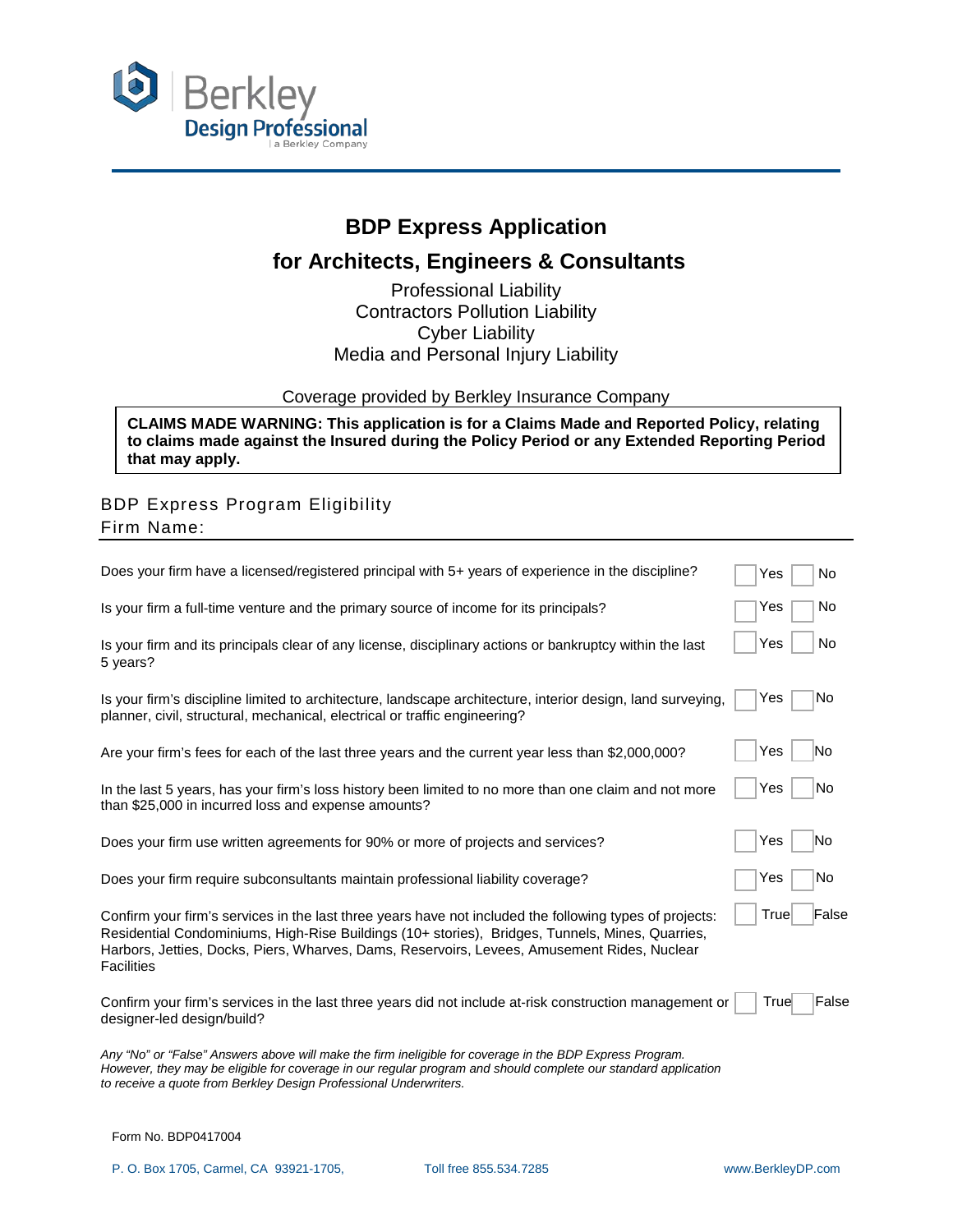

# **BDP Express Application**

## General Applicant Information

| 1.                                                                                                                            |                         |                 |                     |                                                                          |
|-------------------------------------------------------------------------------------------------------------------------------|-------------------------|-----------------|---------------------|--------------------------------------------------------------------------|
| Firm Name (as Named Insured shall appear on Dec Page)                                                                         |                         |                 |                     |                                                                          |
| <b>Primary Location Street Address</b>                                                                                        |                         |                 |                     | Suite                                                                    |
| City<br>County<br>The mailing address is the same as the primary location. If not, provide mailing address:                   |                         | <b>State</b>    |                     | Zip Code                                                                 |
| <b>Mailing Street Address</b>                                                                                                 |                         |                 | Suite               |                                                                          |
| City                                                                                                                          | <b>State</b>            |                 | Zip Code            |                                                                          |
| Website Address (if applicable)                                                                                               |                         |                 |                     |                                                                          |
| Name and title of officer designated as agent of all Insureds to receive any and all notices from the Insurer.                |                         |                 |                     |                                                                          |
| E-mail Address<br>Insured's Risk Management Contact, check here if same as above.                                             | Telephone Number        |                 | Fax Number          |                                                                          |
| Name                                                                                                                          |                         |                 | <b>Title</b>        |                                                                          |
| <b>Email Address</b><br>Sole Proprietorship<br>Firm is a:<br>Partnership<br>Date firm was established                         | <b>Telephone Number</b> | Corporation     | Fax Number<br>Other |                                                                          |
| List branch office locations (if any) and the percentage of fees from each location:                                          |                         |                 |                     |                                                                          |
| Location                                                                                                                      |                         | % of Fees       |                     |                                                                          |
| Does your firm have any predecessor firms that are listed as named insureds on your current<br>professional liability policy? |                         |                 |                     | Yes<br>No<br>If yes, details will be required prior to binding coverage. |
| Number of Staff:                                                                                                              |                         | Number Employed |                     | Number                                                                   |
| Principals, partners, Officers & Directors                                                                                    |                         |                 |                     | Registered/Licensed                                                      |
| Professional Personnel not included above                                                                                     |                         |                 |                     |                                                                          |
| <b>Technical Personnel</b>                                                                                                    |                         |                 |                     |                                                                          |
| All Others                                                                                                                    |                         |                 |                     |                                                                          |
| Total number of Employees                                                                                                     |                         |                 |                     |                                                                          |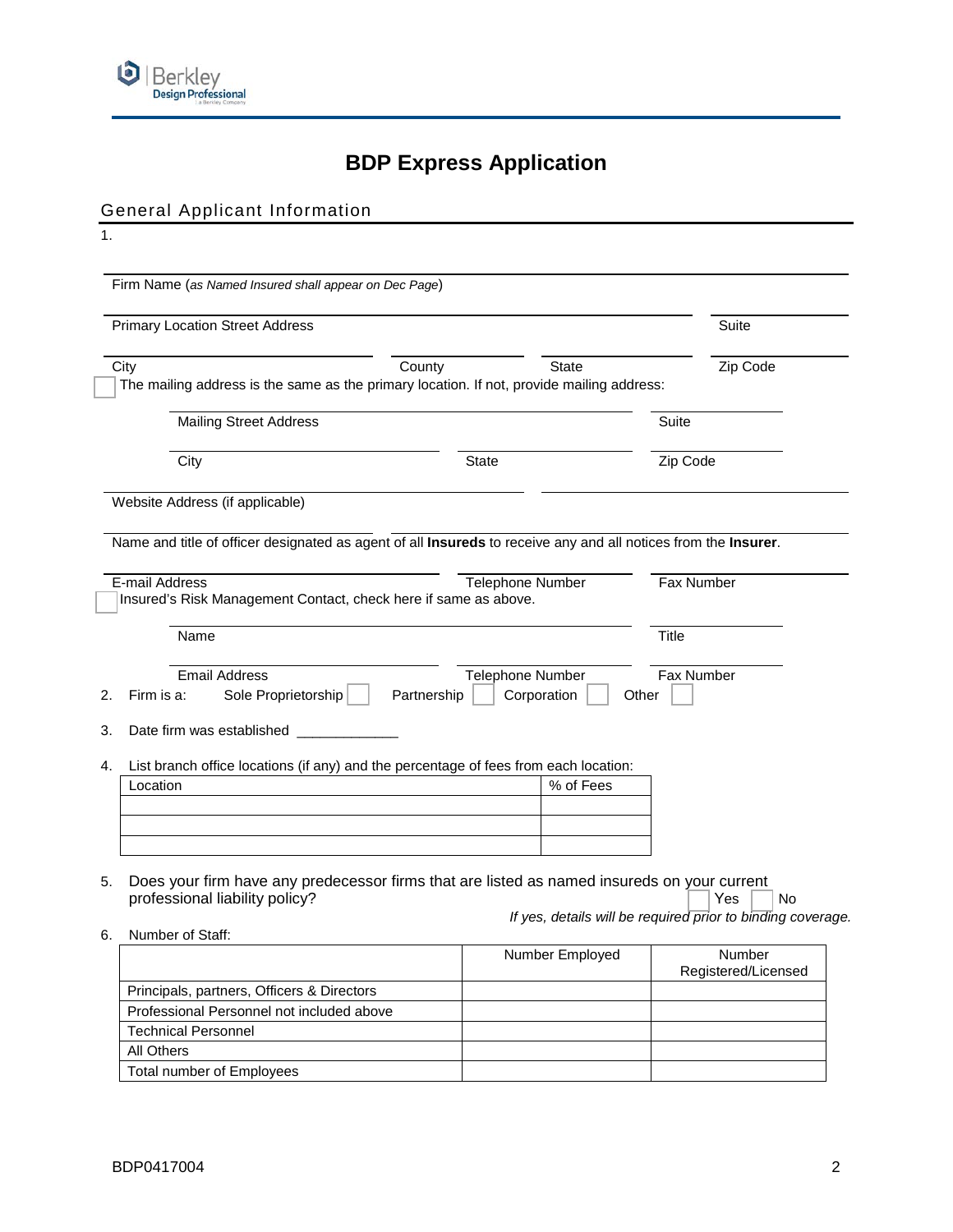

### Fees & Discipline

7. Please provide your Firm's actual gross receipts for the fiscal years requested below. Gross receipts means the exact dollar amount of gross receipts from Professional Services including fees paid to subconsultants, however, excluding direct reimbursables by contract (i.e., travel, per diem, reproduction costs, etc.)

|                       | <b>Estimated for</b> | Last Complete      | <b>Prior Fiscal Year</b> | 2 <sup>nd</sup> Prior Fiscal |
|-----------------------|----------------------|--------------------|--------------------------|------------------------------|
|                       | Current Fiscal year  | Fiscal Year Ending |                          | Year                         |
|                       |                      |                    |                          |                              |
| <b>Gross Receipts</b> |                      |                    |                          |                              |

8. Indicate the approximate percentage of your last fiscal year gross receipts in the Disciplines below. Do not include Subconsultants.

| Architecture                  | % | Civil Engineering                   | % |
|-------------------------------|---|-------------------------------------|---|
| Architectural Planning        |   | Civil – Wastewater Treatment Plants |   |
| Interior Design and Graphics  |   | <b>Structural Engineering</b>       |   |
| Landscape Architecture        |   | Survevor                            |   |
| Mechanical Engineering        |   | <b>Traffic Engineering</b>          |   |
| <b>Electrical Engineering</b> |   | Must total 100%                     |   |

9. What percentage of last year's fees were paid to subconsultants \_\_\_\_\_\_%

#### Services & Projects

| 10. Indicate the approximate percentage of your last fiscal year gross receipts for the following services: |   |
|-------------------------------------------------------------------------------------------------------------|---|
| Feasibility, economic, seismic or forensic studies or reports                                               | % |
| Master planning, conceptual, schematic, or other design without construction documents                      |   |
| <b>Construction Management - Advisor</b>                                                                    |   |
| Need not total 100%                                                                                         |   |

11. Indicate the approximate percentage of last year's gross receipts attributable to the following projects:

| <b>Residential Subdivisions</b>            | % | Roads, highways                        | % |
|--------------------------------------------|---|----------------------------------------|---|
| <b>Custom Homes</b>                        |   | Utilities                              |   |
| Apartments                                 |   | Offices, warehouses, restaurants       |   |
| Public Schools, colleges & universities    |   | Retail, malls, shopping centers        |   |
| Private Schools, colleges and universities |   | Arenas, grandstands, theaters          |   |
| <b>Correctional Institutions</b>           |   | Transportation passenger terminals     |   |
| Sports Facilities, pools, playgrounds,     |   | Industrial buildings for processing,   |   |
| parks                                      |   | manufacturing and production           |   |
| <b>Parking Garages</b>                     |   | Need not total 100%                    |   |
|                                            |   | Number of Projects completed last year |   |

12. Indicate the approximate percentage of your gross receipts that were generated from the following types of clients:

| Owners               | $\%$ | <b>Local Governments</b>  | $\%$ |
|----------------------|------|---------------------------|------|
| <b>Developers</b>    |      | <b>State Governments</b>  |      |
| Contractors          |      | <b>Federal Government</b> |      |
| Design Professionals |      | Foreian                   |      |
|                      |      | Other                     |      |

Does one contract or client represent more than 50% of your firm's gross receipts?  $\Box$  Yes  $\Box$  No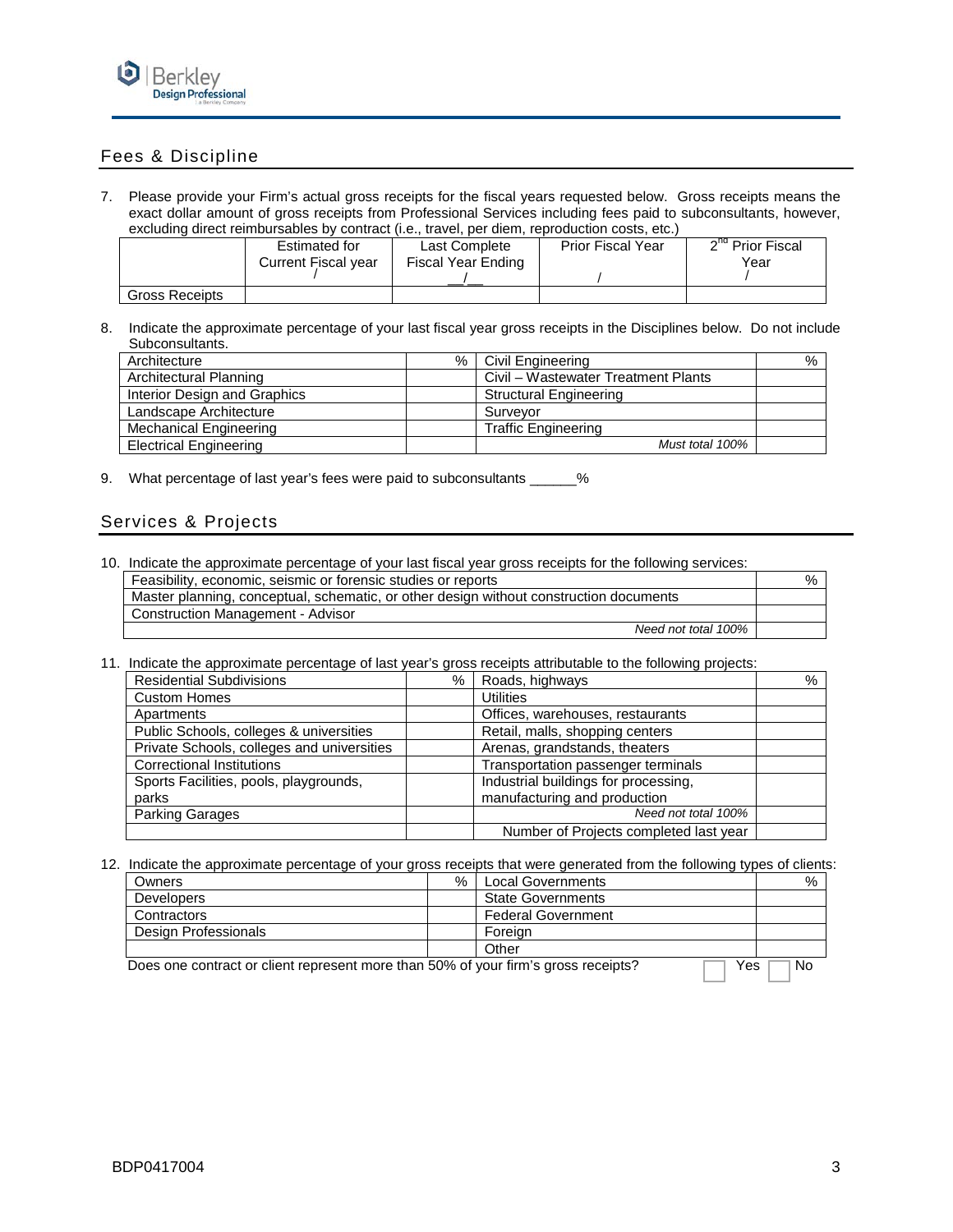

#### Business Practices

| 13. Are non-standard contracts reviewed by your firm's legal counsel?<br>Yes<br>No                                                                                                                                                                                                                                                      |                                                                                                                        |        |            |         |  |
|-----------------------------------------------------------------------------------------------------------------------------------------------------------------------------------------------------------------------------------------------------------------------------------------------------------------------------------------|------------------------------------------------------------------------------------------------------------------------|--------|------------|---------|--|
| 14. What percentage of last year's gross receipts included a signed contract limiting your firm's liability to less than<br>\$250,000?<br>$\%$ .<br>Attach a sample clause for consideration of Limitation of Liability credit.                                                                                                         |                                                                                                                        |        |            |         |  |
| Yes<br>No                                                                                                                                                                                                                                                                                                                               | 15. Did principals or employees of your firm attend a risk management or loss prevention seminar during the last year? |        |            |         |  |
|                                                                                                                                                                                                                                                                                                                                         | 16. Does the firm follow written quality control procedures?                                                           | Yes    | No         |         |  |
| Insurance History                                                                                                                                                                                                                                                                                                                       |                                                                                                                        |        |            |         |  |
| 17. In the last five years, have any professional liability claims been made against your firm, its predecessors or any<br>past or present principal, partner, officer, director or employee?<br>No If yes, please provide details.<br>lYes                                                                                             |                                                                                                                        |        |            |         |  |
| 18. Does your firm or any of the principals, partners, officers, directors or employees have any knowledge of any act,<br>error, omission, unresolved job dispute, accident or any other circumstance which might reasonably be expected<br>to give rise to a claim under this insurance?<br>lYes<br>No If yes, please provide details. |                                                                                                                        |        |            |         |  |
| 19. Is your firm currently insured for Professional Liability coverage?<br>No<br>Yes                                                                                                                                                                                                                                                    |                                                                                                                        |        |            |         |  |
| 20. Retroactive date on current policy _______                                                                                                                                                                                                                                                                                          |                                                                                                                        |        |            |         |  |
| Please provide the professional liability insurance coverage for the past five years.                                                                                                                                                                                                                                                   |                                                                                                                        |        |            |         |  |
| Insurance<br>Company                                                                                                                                                                                                                                                                                                                    | <b>Policy Period</b>                                                                                                   | Limits | Deductible | Premium |  |
|                                                                                                                                                                                                                                                                                                                                         |                                                                                                                        |        |            |         |  |
|                                                                                                                                                                                                                                                                                                                                         |                                                                                                                        |        |            |         |  |
|                                                                                                                                                                                                                                                                                                                                         |                                                                                                                        |        |            |         |  |
|                                                                                                                                                                                                                                                                                                                                         |                                                                                                                        |        |            |         |  |

21. Has any insurer cancelled or refused to renew any similar insurance to the firm, its members or an entity listed in question 5 of this application? (Not Applicable in Missouri)  $\Box$  Yes  $\Box$  No If yes, please provide details.

| 22. Indicate the options the applicant would like quoted: |             |  |                    |  |
|-----------------------------------------------------------|-------------|--|--------------------|--|
|                                                           | Limits      |  | <b>Deductibles</b> |  |
|                                                           | \$250,000   |  | \$2,500            |  |
|                                                           | \$500,000   |  | \$5,000            |  |
|                                                           | \$1,000,000 |  | \$10,000           |  |
|                                                           | \$2,000,000 |  | \$15,000           |  |
|                                                           | \$3,000,000 |  | \$20,000           |  |
|                                                           |             |  | \$25,000           |  |

**NOTICE TO COLORADO APPLICANTS:** IT IS UNLAWFUL TO KNOWINGLY PROVIDE FALSE, INCOMPLETE, OR MISLEADING FACTS OR INFORMATION TO AN INSURANCE COMPANY FOR THE PURPOSE OF DEFRAUDING OR ATTEMPTING TO DEFRAUD THE COMPANY. PENALTIES MAY INCLUDE IMPRISONMENT, FINES, DENIAL OF INSURANCE, AND CIVIL DAMAGES. ANY INSURANCE COMPANY OR AGENT OF AN INSURANCE COMPANY WHO KNOWINGLY PROVIDES FALSE, INCOMPLETE, OR MISLEADING FACTS OR INFORMATION TO A POLICY HOLDER OR CLAIMANT FOR THE PURPOSE OF DEFRAUDING OR ATTEMPTING TO DEFRAUD THE POLICY HOLDER OR CLAIMANT WITH REGARD TO A SETTLEMENT OR AWARD PAYABLE FROM INSURANCE PROCEEDS SHALL BE REPORTED TO THE COLORADO DIVISION OF INSURANCE WITHIN THE DEPARTMENT OF REGULATORY AGENCIES.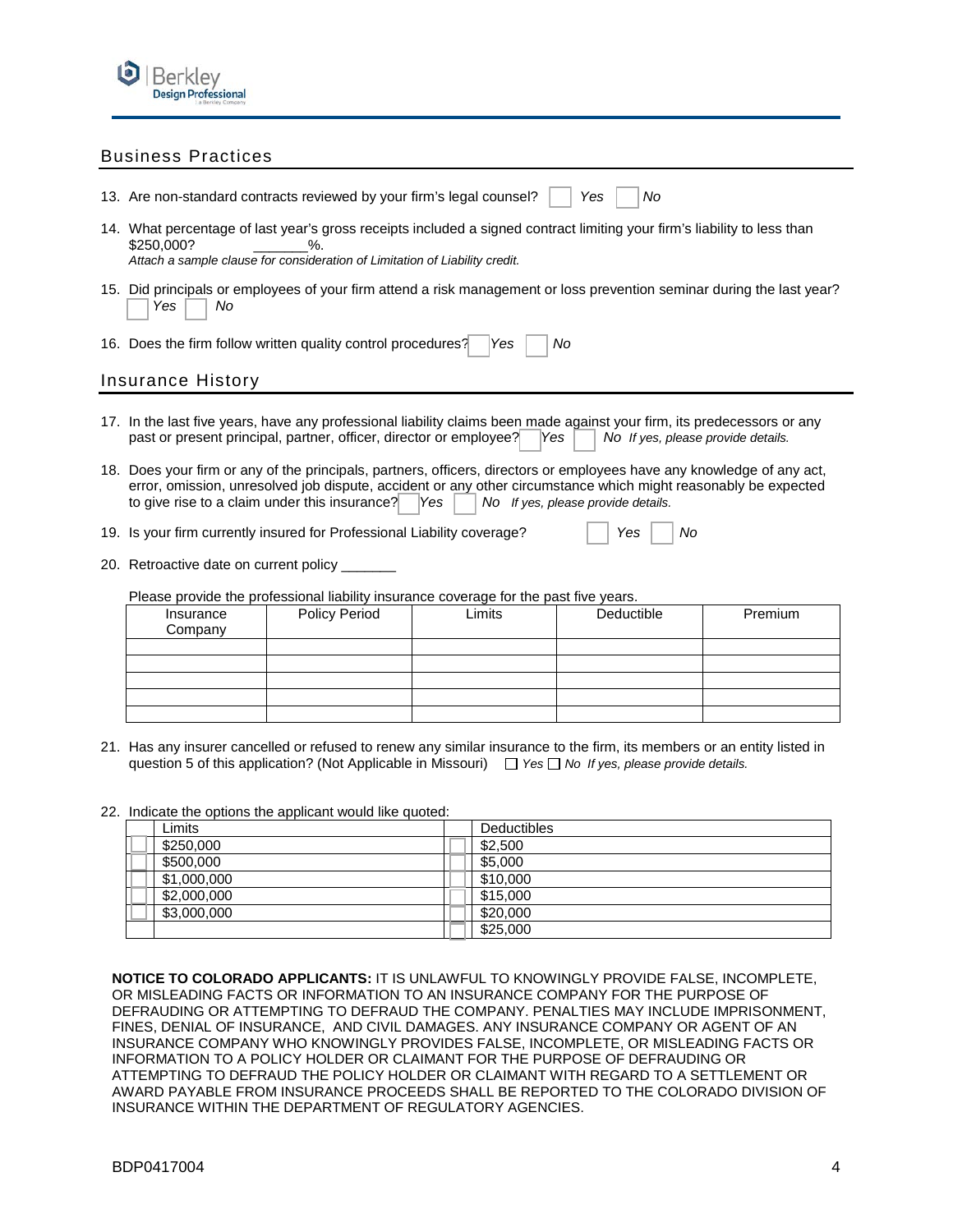

**NOTICE TO NEW MEXICO, PENNSYLVANIA APPLICANTS:** ANY PERSON WHO KNOWINGLY AND WITH INTENT TO DEFRAUD ANY INSURANCE COMPANY OR OTHER PERSON FILES AN APPLICATION FOR INSURANCE OR STATEMENT OF CLAIM CONTAINING ANY MATERIALLY FALSE INFORMATION OR CONCEALS FOR THE PURPOSE OF MISLEADING, INFORMATION CONCERNING ANY FACT MATERIAL THERETO COMMITS A FRAUDULENT INSURANCE ACT, WHICH IS A CRIME AND SUBJECTS SUCH PERSON TO CRIMINAL AND CIVIL PENALTIES.

**NOTICE TO APPLICANTS OF KENTUCKY:** ANY PERSON WHO KNOWINGLY, AND WITH INTENT TO DEFRAUD ANY INSURANCE COMPANY OR OTHER PERSON FILES AN APPLICATION FOR INSURANCE CONTAINING ANY MATERIALLY FALSE INFORMATION OR CONCEALS, FOR THE PURPOSE OF MISLEADING, INFORMATION CONCERNING ANY FACT MATERIAL THERETO COMMITS A FRAUDULENT INSURANCE ACT, WHICH IS A CRIME.

**NOTICE TO APPLICANTS OF MINNESOTA, NEW JERSEY, AND OKLAHOMA:** ANY PERSON WHO KNOWINGLY, AND WITH INTENT TO INJURE, DEFRAUDS OR DECEIVES ANY INSURER OR OTHER PERSON FILES AN APPLICATION FOR INSURANCE OR STATEMENT OF CLAIM FOR THE PROCEEDS OF AN INSURANCE POLICY CONTAINING ANY FALSE, INCOMPLETE, OR MISLEADING INFORMATION OR CONCEALS FOR THE PURPOSE OF MISLEADING INFORMATION CONCERNING ANY FACT MATERIAL THERETO, IS GUILTY OF A FELONY AND IS SUBJECT TO CRIMINAL AND CIVIL PENALTIES.

**NOTICE TO MAINE, MASSACHUSETTS, TENNESSEE, VIRGINIA, AND WASHINGTON APPLICANTS:** IT IS A CRIME TO KNOWINGLY PROVIDE FALSE, INCOMPLETE OR MISLEADING INFORMATION TO AN INSURANCE COMPANY FOR THE PURPOSE OF DEFRAUDING THE COMPANY. PENALTIES INCLUDE IMPRISONMENT, FINES AND DENIAL OF INSURANCE BENEFITS.

**NOTICE TO OHIO APPLICANTS:** ANY PERSON WHO, WITH INTENT TO DEFRAUD OR KNOWING THAT HE IS FACILITATING A FRAUD AGAINST AN INSURER, SUBMITS AN APPLICATION OR FILES A CLAIM CONTAINING A FALSE OR DECEPTIVE STATEMENT IS GUILTY OF INSURANCE FRAUD.

**NOTICE TO APPLICANTS OF FLORIDA:** ANY PERSON WHO KNOWINGLY AND WITH INTENT TO INJURE, DEFRAUD OR DECEIVE ANY INSURER FILES A STATEMENT OF CLAIM OR AN APPLICATION CONTAINING ANY FALSE, INCOMPLETE, OR MISLEADING INFORMATION IS GUILTY OF A FELONY OF THE THIRD DEGREE.

**NOTICE TO ALABAMA, ARKANSAS, DISTRICT OF COLUMBIA, LOUISIANA, AND RHODE ISLAND APPLICANTS:** ANY PERSON WHO KNOWINGLY PRESENTS A FALSE OR FRAUDULENT CLAIM FOR PAYMENT OF A LOSS OR BENEFIT OR KNOWINGLY PRESENTS FALSE INFORMATION IN AN APPLICATION FOR INSURANCE IS GUILTY OF A CRIME AND MAY BE SUBJECT TO FINES AND CONFINEMENT IN PRISON.

**NOTICE TO NEW YORK APPLICANTS:** ANY PERSON WHO KNOWINGLY AND WITH INTENT TO DEFRAUD ANY INSURANCE COMPANY OR OTHER PERSON FILES AN APPLICATION FOR INSURANCE OR STATEMENT OF CLAIM CONTAINING ANY MATERIALLY FALSE INFORMATION, OR CONCEALS FOR THE PURPOSE OF MISLEADING, INFORMATION CONCERNING ANY FACT MATERIAL THERETO, COMMITS A FRAUDULENT INSURANCE ACT, WHICH IS A CRIME, AND SHALL ALSO BE SUBJECT TO A CIVIL PENALTY NOT TO EXCEED FIVE THOUSAND DOLLARS AND THE STATED VALUE OF THE CLAIM FOR EACH SUCH VIOLATION.

**NOTICE TO OREGON APPLICANTS**: ALL STATEMENTS AND DESCRIPTIONS IN AN APPLICATION FOR INSURANCE BY OR ON BEHALF OF THE INSURED, SHALL BE DEEMED TO BE REPRESENTATIONS AND NOT WARRANTIES. MISSTATEMENTS, MISREPRESENTATIONS, OMISSIONS OR CONCEALMENT OF FACTS ARE NOT FRAUDULENT UNLESS THEY ARE MADE WITH INTENT TO KNOWINGLY DEFRAUD. MISSTATEMENTS, MISREPRESENTATIONS, OMISSIONS OR CONCEALMENT OF FACTS MUST BE EITHER FRAUDULENT OR MATERIAL TO THE INTERESTS OF THE INSURER IN ORDER FOR THE INSURER TO ASSERT A RIGHT TO REMEDY. THE INSURER MAY DENY A CLAIM ON THE BASIS OF MISREPRESENTATIONS, MISSTATEMENTS, OMISSIONS OR CONCEALMENTS ON THE PART OF THE INSURED THAT ARE MATERIAL TO THE CONTRACT, RELIED UPON BY THE INSURER AND MATERIAL TO THE ACCEPTANCE OF THE RISK ASSUMED OR PROVIDED FRAUDULENTLY. ANY PERSON WHO KNOWINGLY AND WITH INTENT TO DEFRAUD AN INSURANCE COMPANY MAY BE SUBJECT TO PROSECUTION FOR INSURANCE FRAUD.